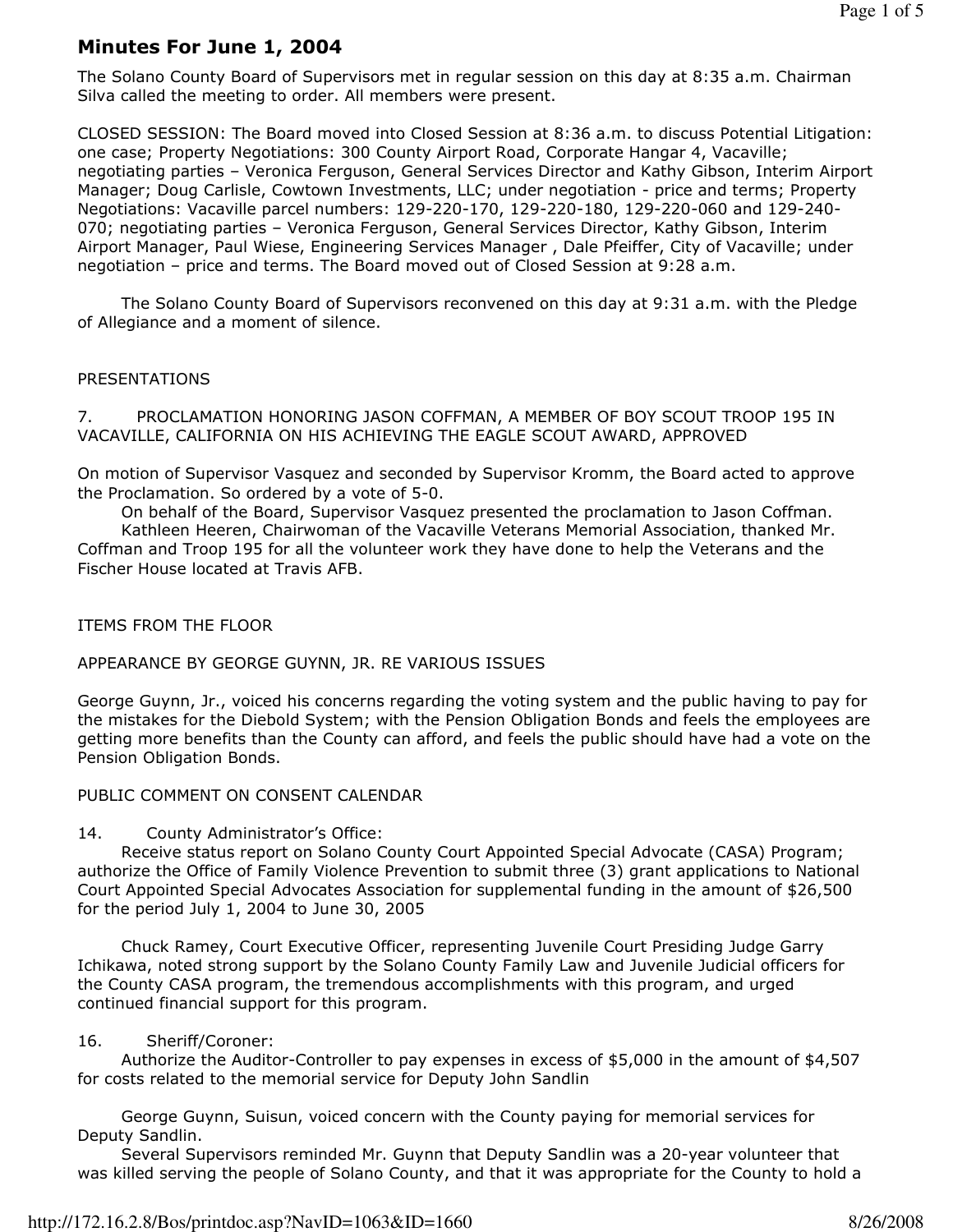## APPROVAL OF AGENDA

On motion of Supervisor Kromm and seconded by Supervisor Vasquez, the Board acted to approve the submitted Agenda, incorporated herein by reference, with the following modifications:

15B. Adoption of a resolution and records retention schedules for the Treasurer/Tax Collector/County Clerk, removed from the Agenda.

So ordered by a vote of 5-0.

## CONSENT CALENDAR

On motion of Supervisor Vasquez and seconded by Supervisor Forney, the Board acted to approve the following Consent Calendar items by a vote of 5-0.

13. MINUTES OF THE BOARD OF SUPERVISORS MEETING OF MAY 11, 2004, as outlined in the Agenda Submittal from the Clerk of the Board dated June 1, 2004, incorporated herein by reference, approved.

14. THREE (3) GRANT APPLICATIONS TO BE SUBMITTED TO THE NATIONAL COURT APPOINTED SPECIAL ADVOCATES (CASA) ASSOCIATION, as outlined in the Agenda Submittal from County Administrator's Office dated June 1, 2004, incorporated herein by reference, approved.

15A. SALE OF A CHAPTER 8 TAX-DEFAULTED PROPERTY ON THE SOUTHERN END OF SANTA MONICA STREET, FAIRFIELD TO MERCY PROPERTIES CALIFORNIA, as outlined in the Agenda Submittal from Treasurer/Tax Collector/County Clerk dated June 1, 2004, incorporated herein by reference, approved.

16. AUDITOR-CONTROLLER TO PAY EXPENSES RE MEMORIAL SERVICE FOR DEPUTY JOHN SANDLIN, as outlined in the Agenda Submittal from Sheriff/Coroner dated June 1, 2004, incorporated herein by reference, approved.

#### **ORDERS**

### 18. PROPOSED WORKFORCE REDUCTION, FAILED

 Director of Human Resources Yolanda Irigon reviewed the information contained in the Agenda Submittal from her department dated June 1, 2004, incorporated herein by reference, regarding initiating the layoff process.

 County Administrator Michael Johnson noted that depending on what actions the Board takes at Budget Hearings that begin June 28, 2004, the Board will make policy decisions regarding funding levels, and will conduct Beilensen Hearings.

 Responding to questions posed by Supervisor Kondylis regarding the County getting one month of savings if the notices are not sent until after Beilensen Hearings, Director of Health and Social Services Patrick Duterte noted the County would be saving approximately \$80,000 per month of County dollars, this action will allow Human Resources to give staff sufficient time to prepare if there are going to be layoffs. Supervisor Kondylis noted the need to review the entire budget, and the need to get the information on what services are going to be impacted, what the level of service will be, and review the reserves before any decisions are made regarding layoffs.

 Mr. Johnson discussed departments working to meet their budget target, this action will start the layoff process and will not affect the layoff, it will position the County to go through the process.

 Supervisor Kromm voiced concern with waiting to do the noticing and the possible loss of additional positions, requested information on what the loss of Federal and State funds will be with the loss of positions, and posed questions regarding the 12 vacant positions listed in the report, responding Britt Ferguson, County Administrator's Office, noted the department is requesting the 12 vacant positions not be deleted, but to allow the positions be filled as funding becomes available. Supervisor Forney discussed the possibility of adding back some of these positions during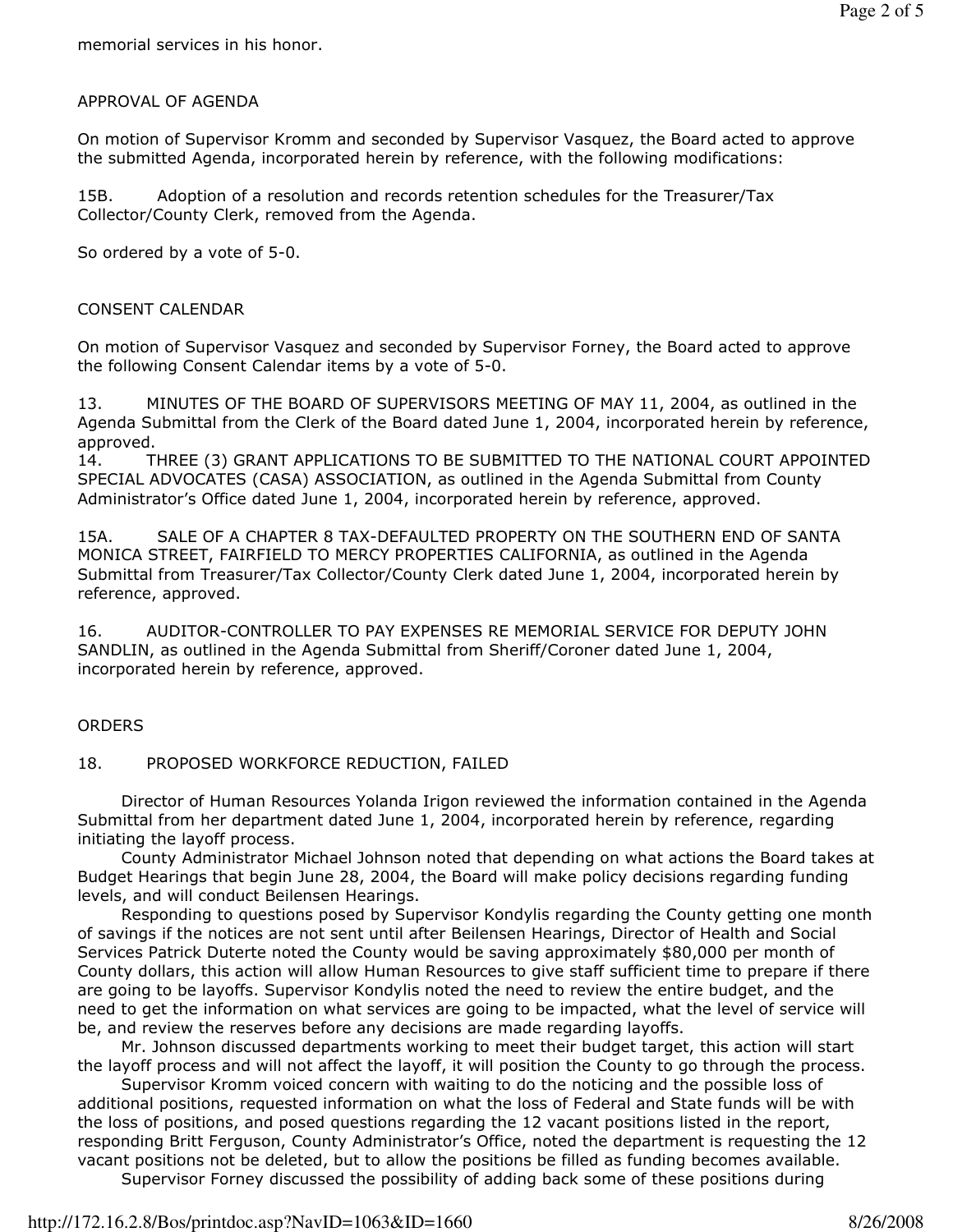Budget hearings, the stress this poses for the entire department, and feels the Beilensen and Budget Hearings should be done before any notices are done, responding to these comments Mr. Duterte noted notification now will give the employees two months to prepare for any layoffs.

Chairman Silva noted this would give time for meet and confer with the unions.

 Supervisor Kondylis voiced concern with recommendations to backfill \$1.5 million with MSA money for Health and Social Services when there are millions of dollars in reserves and the MSA money was suppose to provide extra things over an above the basics provided by the County, responding Mr. Duterte noted that the recommendation will be presented during budget to fund additional positions that were going to be cut by the MSA Committee.

 There was a brief discussion regarding the advantages of early notification to the employees, and attempting to find ways to better deal with layoffs.

 Supervisor Kondylis expressed concern with cutting the process short, and the unknowns with the State Budget.

Chairman Silva voiced concerns with a Code Enforcement Officer position being cut.

 Suelyn Anhalt, Mental Health nurse, feels the proposed layoffs will have significant impacts on the clients, on the Mental Health Program and on the community in general. Ms. Anhalt noted the proposal is to transfer some of the outpatient clinicians to crisis, without filling any of the outpatient clinician positions, and discussed the lag time for the inexperienced clinicians transferred to crisis and the problems that can cause. The clients will not receive the level of care they need, and further discussed the effects to the clients and the additional associated costs the County could face. Ms. Anhalt discussed the effects cuts to clerical staff will have, and noted ultimately the clients will be the ones who will lose.

 Sandra Johnson, client, discussed the anxiety these proposed cuts are having on her, the help she has received, and how much the services are needed.

 Nina Smith, Mental Health Outpatient worker, noted the outpatient clinic is currently working with greatly reduced staff, individual therapy sessions are no longer offered, the significant impacts if the outpatient staff is transferred to crisis, the outpatient clinic is turning people away, additional cuts will mean further restricting the target population, and asked the Board reconsider the necessity of the cuts and to go to the reserves for funding to preserve these already reduced services.

 Art Grubel, Executive Director SEIU Local 1280, provided the Board with statutes relating to Beilensen Hearings, incorporated herein by reference, feels the County is out of conformance with the Beilensen Act in not providing the 14 day notice for reductions in program and employee services, and voiced concern if the County should be doing any cuts today. Mr. Grubel feels if the Board takes this action the options will be limited, the entire picture needs to be looked at for the County before cuts are made, the Board must decide the priorities and determine if it is important enough to use the reserves, noted the County will be losing two Code Compliance officers instead of one and asked the decision be delayed until the June 28, 2004 Budget Hearings.

 Skip Thomson, Assessor/Recorder, discussed the importance of the Code Compliance Officers his personal experience and the important role the Code Enforcement Officers play in identifying properties that have been improved or built without permits and the collection of additional tax dollars from these properties.

 Anes Lewis-Partridge, SEIU 535, noted there will also be a number of extra-help workers in crisis being eliminated before the regular employees, suggested the unions and Human Resources discuss the full picture as to the cuts and actions before any decisions are made.

 Responding to questions posed by Supervisor Kondylis regarding notification to the unions, Ms. Irigon noted the unions were noticed May 19, 2004; and that Human Resources cannot meet with the unions to discuss the layoffs until the Board takes action.

 County Counsel Dennis Bunting noted this is not a Beilensen Hearing or a violation of the 14 day notice requirement; this is really a notice to the employees.

Chairman Silva noted this action would allow discussions with the union representatives.

 Supervisor Kromm discussed layoff procedures in the private sector and the lack of employee notification, the difficulties for layoffs, the need for departments to manage their budgets, feels employees should be notified which positions are at risk, requested a spreadsheet on how much General Fund money has been put into the big departments over the last 3 years, and would rather begin the process earlier rather than later.

 There was a brief discussion regarding when the layoffs will occur relative to when the Board takes action, and delays that will occur if no decision is made until Budget Hearings.

 Supervisor Vasquez feels the Agenda Submittal does give employees warning, questioned how long the layoffs will be prolonged if the notices go out until June 28th, and if the unions can meet with Human Resources, responding Ms. Irigon noted it would take at least another month to get through the process.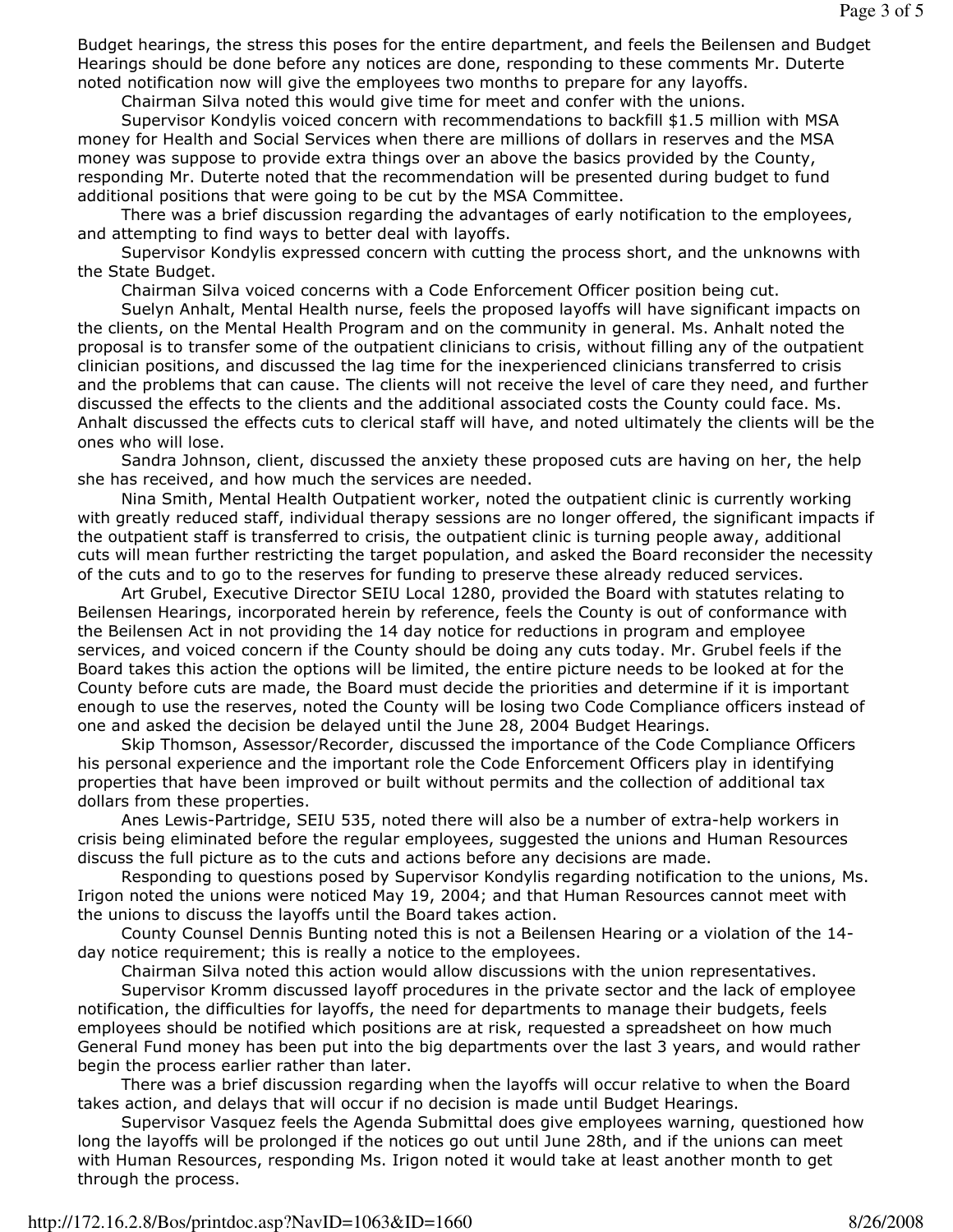Mr. Johnson noted this action is authorizing Human Resources to begin the behind the scenes work such as developing a seniority list before Budget Hearings, and will provide more complete information for the Board to make a decision.

 Supervisor Forney discussed the detrimental effects when a seniority list is developed, how this affects the employees, and the loss of productivity.

 Mr. Grubel noted, as per the Civil Service Rules, that the County must give 20 days notice on the seniority list allowing employee time to appeal, but the Board must take action to lay off regular employees before a seniority list can be developed, feels this action will lay people off, and further voiced concern about following the Civil Service Rules.

 Supervisor Kondylis voiced concern about the services these employees provide directly to clients, and that this action will cut services.

 For clarification Mr. Bunting noted there are no conflicts with the Civil Service Rules or the Beilensen Act laws, this action is like a preparation. If you give direction to Human Resources on June 28th, after the Budget and Beilensen Hearings, then the Civil Service Rules will take effect for the publication of the seniority list.

 A motion was made by Supervisor Kromm and seconded by Chairman Silva, to approve staff recommendations to implement a workforce reduction. Motion failed by a vote of 2-3, Supervisors Vasquez, Kondylis and Forney voted no.

19. CHILDREN AND WEIGHT COALITION'S STRATEGIC PLAN, "CHILDREN AND WEIGHT: TAKING ACTION IN SOLANO COUNTY", RECEIVED

 The Board was provided with an Agenda Submittal from the Department of Health and Social Services dated June 1, 2004, incorporated herein by reference, regarding the Children and Weight Coalition's Strategic Plan.

 Kitty Lenhart, Supervising Public Health Nutritionist Department of Health and Social Services and Co-Chair of the Children and Weight Coalition, provided the Board with a packet of information, incorporated herein by reference, containing an overview of the Children and Weight Program, an Executive Summary, the Children and Weight: Taking Action in Solano County Strategic Plan, a copy of California Agriculture magazine, and a poster outlining the importance of physical activity and healthy eating.

 Diane Metz, Co-Chair of the Children and Weight Coalition and UC Davis Cooperative Extension Home Economic Advisor, reviewed a visual presentation, incorporated herein by reference, on the Children and Weight Coalition Strategic Plan. Ms. Metz began with Children and Weight Coalition Works Together, Why Are We Talking about Children and Weight, Obesity Trends Among Adults from 1990 through 2000, Obesity Trends Among U.S. Adults, Bay Area: Obesity, Diabetes Among Solano Adults, Trends in Overweight for Children 2-5, Percent Overweight: Solano and the U.S., Poverty and Obesity, Medical Consequences of Childhood Overweight, Psychological Consequences of Childhood Overweight, Is Overweight a Lifelong Issue, Let's Rally Around Things We Can Change, Parenting Style, Eating Patterns, Physical Activity, TV and Screen Time, Positive Roll Models, Evidence Based Interventions, and Recommendations.

 There was a brief conversation regarding changes in the Fast Food Industry to make available more foods that have a better nutritional value, additional health studies being done related to causes of obesity, what actions people can take at the community level, what actions are being taken in the schools and school districts, and the Contra Costa/Solano Food Bank relocation and distribution changes.

APPOINTMENTS/RESIGNATIONS TO BOARDS AND COMMISSIONS:

 On motion of Supervisor Kondylis and seconded by Supervisor Vasquez, the Board acted to approve the following appointments and/or resignations to Boards and Commissions. So ordered by a vote of 5-0.

18. JIM N. WHALEN APPOINTED TO THE AIRPORT LAND USE/AVIATION ADVISORY COMMITTEE, as outlined in the Agenda Submittal dated February 3, 2004, incorporated herein by reference, for a term to expire January 1, 2005.

ADJOURN - This meeting of the Board of Supervisors adjourned at 11:56 a.m.